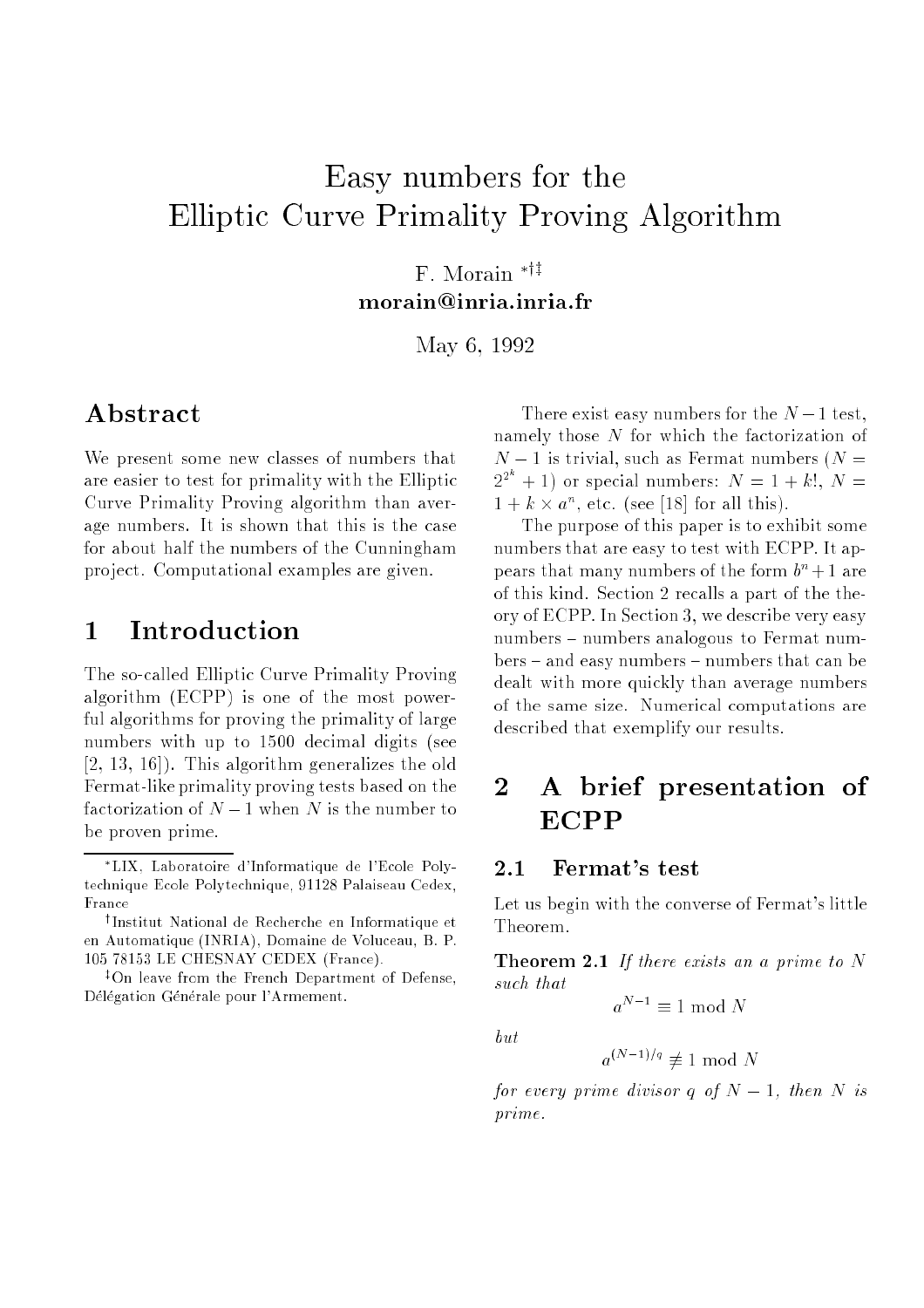If we cannot factor  $N-1$  completely, it can happen that the cofactor of  $N-1$ , call it  $N_1$ , is a probable prime. Then, we can try to factor  $N_1$  – 1 and so on. This idea forms the DOWNRUN process of [19]: Build a decreasing sequence of probable primes  $N_0 = N > N_1 > \cdots > N_k$ such that the primality of  $N_{i+1}$  implies that of  $N_i$  (see [11, pp. 376-377]). As an example, consider a proof that  $N = 10^5 + 3$  is prime. We find

$$
N_0 = 100003, N_0 - 1 = 2 \times 3 \times 7 \times N_1,
$$
  
\n
$$
N_1 = 2381, N_1 - 1 = 2^2 \times 5 \times 7 \times 17
$$

if we assume that we can decide the primality of numbers less than 20 very quickly. Then, we can take  $a = 3$  for proving that  $N_1$  is prime and  $a = 2$  for  $N_0$ , now that we know that  $N_1$  is prime.

More sensitive tests are described in [5]. A different type of primality proving algorithm is described in [1, 9, 8].

#### 2.2Elliptic curves

The material of this section is taken from [3]. In order to overcome the difficulty of having just one number to factor, we use elliptic curves. Informally, an elliptic curve over a finite field  $\mathbf{Z}/p\mathbf{Z}$  is the set (of classes) of points in the projective plane of  $\mathbf{Z}/p\mathbf{Z}$ 

$$
E(\mathbf{Z}/p\mathbf{Z}) = \{(x : y : z) \in \mathbf{P}^2(\mathbf{Z}/p\mathbf{Z}),
$$
  

$$
y^2 z \equiv x^3 + a x z^2 + b z^3 \mod p\}.
$$

We can define a group law on this set, known as the tangent-and-chord method, ordinarily denoted by  $+$ . If m is the cardinality of  $E(\mathbf{Z}/p\mathbf{Z}),$ then Hasse's theorem tells us that  $|m-(p+1)| \leq$  $2\sqrt{p}$ . More precisely, there exists an algebraic integer  $\pi$  in a quadratic field  $K = \mathbf{Q}(\sqrt{-D}).$ D a positive integer, such that  $p = N_K(\pi)$  and  $m = N_K(\pi - 1)$ , where  $N_K(\theta)$  is the norm of the algebraic number  $\theta$  in K.

From [10], we have a primality theorem analogous to Theorem 2.1:

**Theorem 2.2** Let N be an integer prime to 6, E an elliptic curve over  $\mathbf{Z}/N\mathbf{Z}$ , together with a point P on E and <sup>m</sup> and <sup>s</sup> two integers with s | m. For each prime divisor q of s, we put  $(m/q)P = (x_q : y_q : z_q)$ . We assume that  $mP =$  $O_E$  and  $gcd(z_q, N) = 1$  for all q. Then, if p is a prime divisor of N, one has  $\#E(\mathbf{Z}/p\mathbf{Z}) \equiv$  $0 \mod s$ .

We have also:

Corollary 2.1 With the same conditions, if  $s > (\sqrt[4]{N} + 1)^2$ , then N is prime.

It should be noted that in order for the preceding condition on  $s$  to be fulfilled,  $m$  must not be a perfect square. It was shown in [3] that this can only happen if  $D = 3$  (resp.  $D = 4$ ) for  $N = x^2 + x + 1$  (resp.  $N = x^2 + 1$ ).

We can now give a brief description of the algorithm.

### function  $ECPP(N)$

- 1. find a quadratic field  $K = \mathbf{Q}(\sqrt{-D})$  in which  $N$  is the norm of an algebraic integer  $\pi$  and for which  $m = N_K(\pi - 1)$ is completely factored or has a probable prime cofactor M;
- 2. put  $s = m$  and use Theorem 2.2 to prove the primality of N;
- 3. recursively prove the primality of M.

This algorithm combines a Fermat-like theorem and the DOWNRUN approach. For the actual implementation of this test, we refer to the article [3] as well as [13]. We insist on the following points. That  $N$  is a norm in an imaginary quadratic field is equivalent to the fact that

$$
4N = A^2 + DB^2 = (A + B\sqrt{-D})(A - B\sqrt{-D})
$$

with  $A$  and  $B$  two rational integers. In turn, this implies that

$$
4m = (A-2)^2 + DB^2.
$$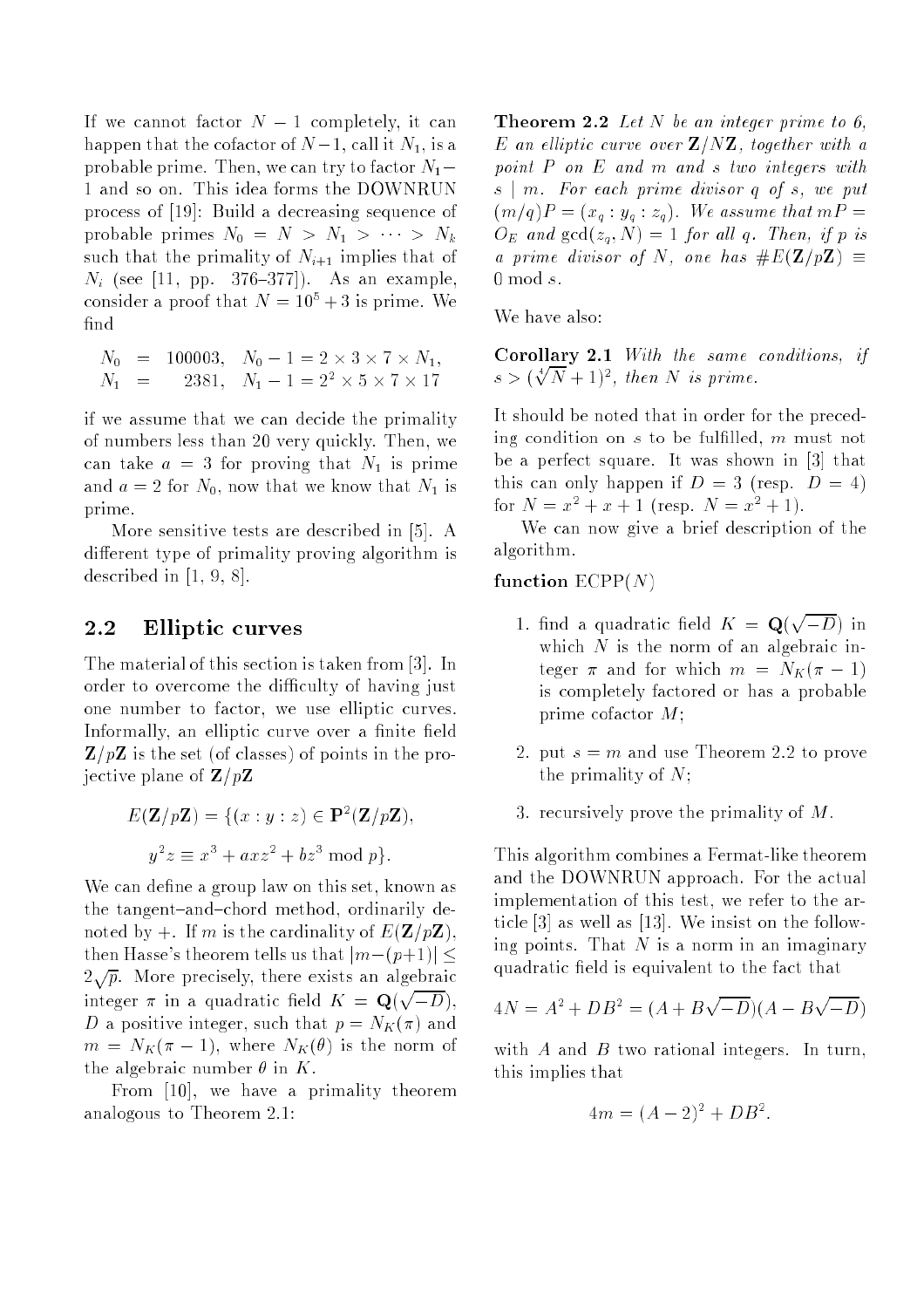A number N will be easy to test if the largest prime factor of  $m$  is easy to find, for instance if it is small. For average numbers, the cofactor we get is smaller than N, say the ratio  $m/M$  is about  $10^{10}$  at best. The following section will deal with extraordinary numbers with respect to this problem.

Throughout the paper, we keep the preceding notations.

## 3 Easy numbers

#### 3.1Building easy numbers

It follows from the preceding section that there exist numbers for which ECPP is very easy. This is indeed the case when  $N = N_K(\pi)$  and where  $N_K(\pi - 1)$  is easy to factor. An example of such numbers is  $\pi = \alpha_0 \alpha_1^2 + 1$  where  $\alpha_i$  is an algebraic integer of small norm of  $K$  and  $k$ a positive integer. These numbers, called Elliptic Mersenne primes were introduced in [7] and some large ones were given in [15] (see also [4]).

Let us assume for simplicity that  $D \equiv$ 0 mod 4. Then, starting from

$$
1 + D/4 = U
$$

we can multiply both sides by  $k^2$  and have

$$
k^2 + k^2 D/4 = U k^2 = m.
$$

To m, we can now associate  $N(k) = (k+1)^2 +$  $k^2D/4$  and sometimes we get a prime. If k is easy to factor, we have built a prime  $N$  for which the ratio  $N/N_1$  is quite large. For example, taking  $D = 8$  and  $k = 10^{100} + 15034 =$  $2 \times 6397 \times 2967583 \times k_1$  yields a corresponding number  $N(k)$  which is a 201-digit prime and we can prove that  $N$  is prime by proving that  $N_1 = k_1$  is prime. The ratio  $N/N_1$  is about  $10^{112}$ .

#### $3.2$ Finding easy numbers

Another kind of relatively easy number was discovered during the actual implementation of ECPP. Suppose we are given a probable prime N that can be written as

$$
N = (c2 + Da2)/(c2 + Db2)
$$
  
=  $NK((c + a\sqrt{-D})/(c + b\sqrt{-D}))$   
=  $NK(\pi)$ 

where  $D$  is a suitable squarefree positive integer and 2a, 2b and 2<sup>c</sup> are integer. Then a potential number of points on an elliptic curve modulo N is

$$
m = N_K(\pi - 1) = \frac{D(a - b)^2}{c^2 + Db^2}
$$

:

We must select the signs of  $a$  and  $b$  such that this is an integer in Z. If we have luck, then  $a - b$  is easy to factor and we can get a probable prime cofactor  $N_1$  of m with size about half that of N.

#### 3.2.1 Examples

Many numbers taken from the Cunningham project [6] are indeed easy numbers. The first and third examples are taken from a list of probable primes that S. S. Wagstaff sent to the author recently.

First, let us consider the 208-digit probable prime

$$
N = (12^{193} + 1)/13
$$

and write it as

$$
N = (12 + 3(2X)2)/(12 + 3 × 22)
$$
  
=  $N_K(\alpha)/N_K(\beta) = N_K(\alpha/\beta) = N_K(\pi)$ 

with  $X = 12^{96}$ ,  $\alpha = 1 + 2X\sqrt{-3}$  and  $\beta = 1 +$ <u>para a para a para a para a para a para a para a para a para a para a para a para a para a para a para a para a para a para a para a para a para a para a para a para a para a para a para a para a para a para a para a para</u> 3. A potential number of points is

$$
m = N_K(\pi - 1) = \frac{3}{13}(2X - 2)^2.
$$

With this,  $X - 1 = 13X_0$  and

$$
m = 3 \times 13 \times (2X_0)^2.
$$

Therefore, we are done if  $X - 1 = 12^{96} - 1$  is easy to factor, which it is:

$$
z^{96} - 1 = \prod_{d|96} \Phi_d(z),
$$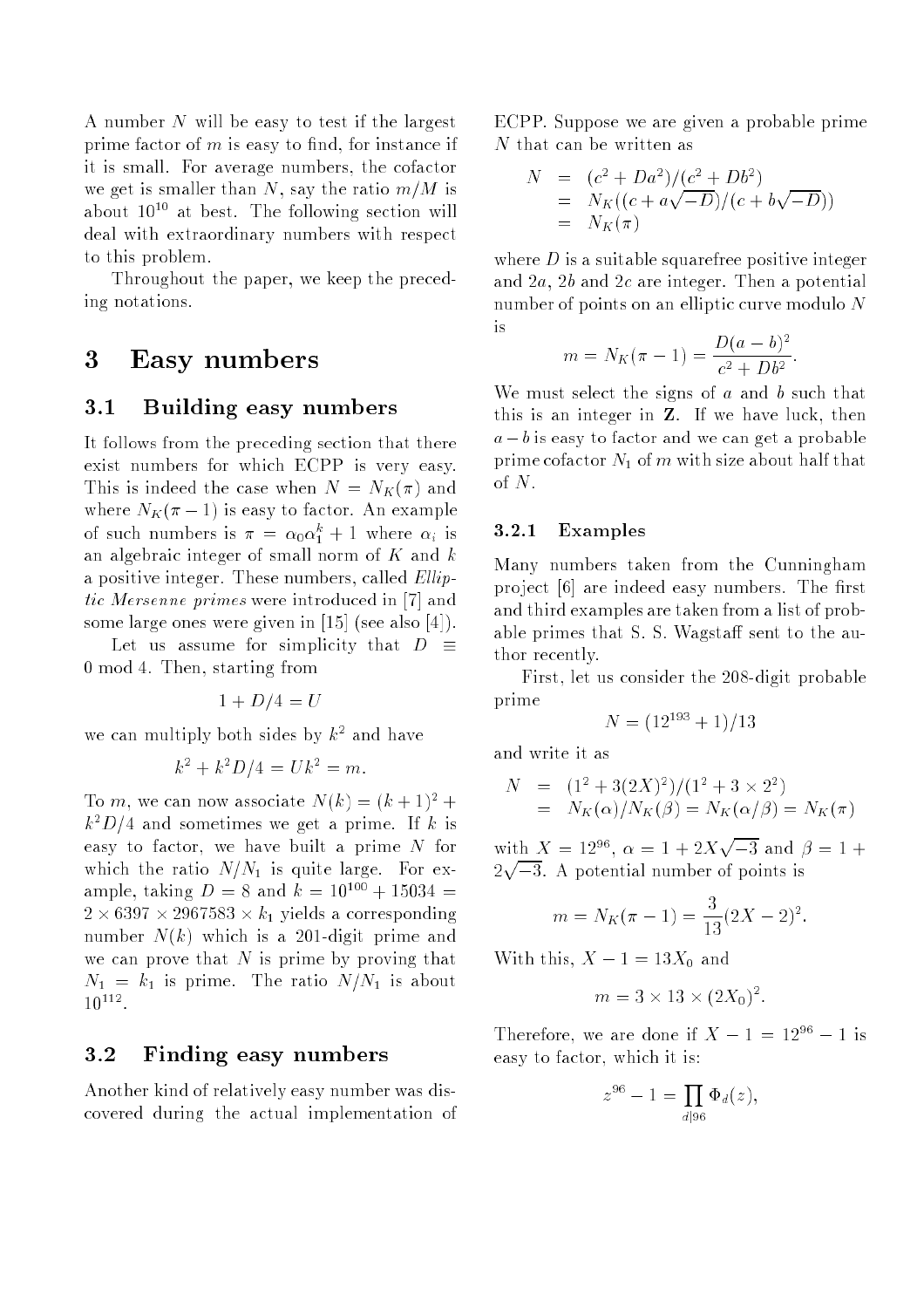|                | $\Phi_d(z)$         | factors of $\Phi_d(12)$                                |
|----------------|---------------------|--------------------------------------------------------|
| 1              | $z-1$               | 11                                                     |
| $\overline{2}$ | $z+1$               | 13                                                     |
| 3              | $z^2 + z + 1$       | 157                                                    |
| 4              | $z^2+1$             | $5 \times 29$                                          |
| 6              | $z^2 - z + 1$       | $7 \times 19$                                          |
| 8              | $z^4+1$             | $89 \times 233$                                        |
| 12             | $z^4 - z^2 + 1$     | 20593                                                  |
| 16             | $z^8+1$             | $17 \times 97 \times 260753$                           |
| 24             | $z^8 - z^4 + 1$     | $193 \times 2227777$                                   |
| 32             | $z^{16}+1$          | $1200913648289 \times 153953$                          |
| 48             | $z^{16} - z^8 + 1$  | $592734049 \times 40609 \times 7681$                   |
| 96             | $z^{32} - z^{16} +$ | $7489 \times 3122881 \times 1461573322938242802306049$ |

where  $\Phi_d(z)$  stands for the d-th cyclotomic polynomial  $(\Phi_d(z)) = \prod_{(a,d)=1}(z \exp(2i\pi a/d))$ . We list in the following table the algebraic factors of  $12^{96} - 1$ . (It should be noted that one can find the factors of such a number quite rapidly without resorting to cyclotomic factorization by using Pollard's  $p-1$ method [17].) In the DOWNRUN process, we may take  $N_1 = 1461573322938242802306049$ , the largest probable prime factor of  $12^{96} - 1$ . The ratio  $m/N_1$  is approximatively  $10^{183}$ .

Another very interesting example is the following. Take

$$
N = \frac{2^{3539} + 1}{3}
$$

which was first proved prime by Morain  $[14]$ . We have

$$
N = \frac{1^2 + 2X^2}{1^2 + 2(1)^2}
$$

with  $X = 2^{1769}$ . Write this as

$$
N = N_K(\alpha/\beta) = N_K((1 + X\sqrt{-2})/(1 - \sqrt{-2})).
$$

With  $\pi = \alpha/\beta$ , one gets

$$
m = N_K(\pi - 1) = \frac{2}{3}(X + 1)^2.
$$

And hopefully, we have that

$$
X^{1769} + 1 = -((-X)^{1769} - 1) = -\prod_{d|1769} \Phi_d(-X)
$$

yielding

$$
2^{1769}+1=3\times 59\times 3033169\times p_{18}\times C_{506}
$$

(with  $C_{506} = \Phi_{1769}(-2)$  a strong pseudoprime to base 2) so that the primality of  $N$  can be deduced from the factorization of a 506-digit number instead of a 1065 number as in [14].

A less trivial example is given by the cofactor of  $10^{327} + 1$ . We first write

$$
X^{327} + 1 = -\Phi_1(-X)\Phi_3(-X)\Phi_{109}(-X)\Phi_{327}(-X).
$$

The number we are interested in is  $N =$  $\Phi_{327}(-10)$ . We rewrite this as

$$
\Phi_3(-10)N = 91N = \frac{1 + 10^{327}}{1 + 10^{109}} = 1 - Y + Y^2
$$

where  $Y = 10^{109}$ . Now comes the trick: Multiply this relation by 4 in order to get

$$
4 \times 91 \times N = 4 - 4Y + 4Y^2 = 3 + (2Y - 1)^2.
$$

We multiply each side by 3 and finally get

$$
N = \frac{3^2 + 3(2Y - 1)^2}{12 \times 91} = \frac{3^2 + 3(2Y - 1)^2}{3^2 + 3 \times 19^2}
$$

:

Choosing  $\pi = (3 + (2Y - 1)\sqrt{-3})/(3 + 19\sqrt{-3}),$ this implies that a potential number of points is

$$
m = N_K(\pi - 1)
$$
  
=  $(2Y - 20)^2/364 = (Y - 10)^2/91.$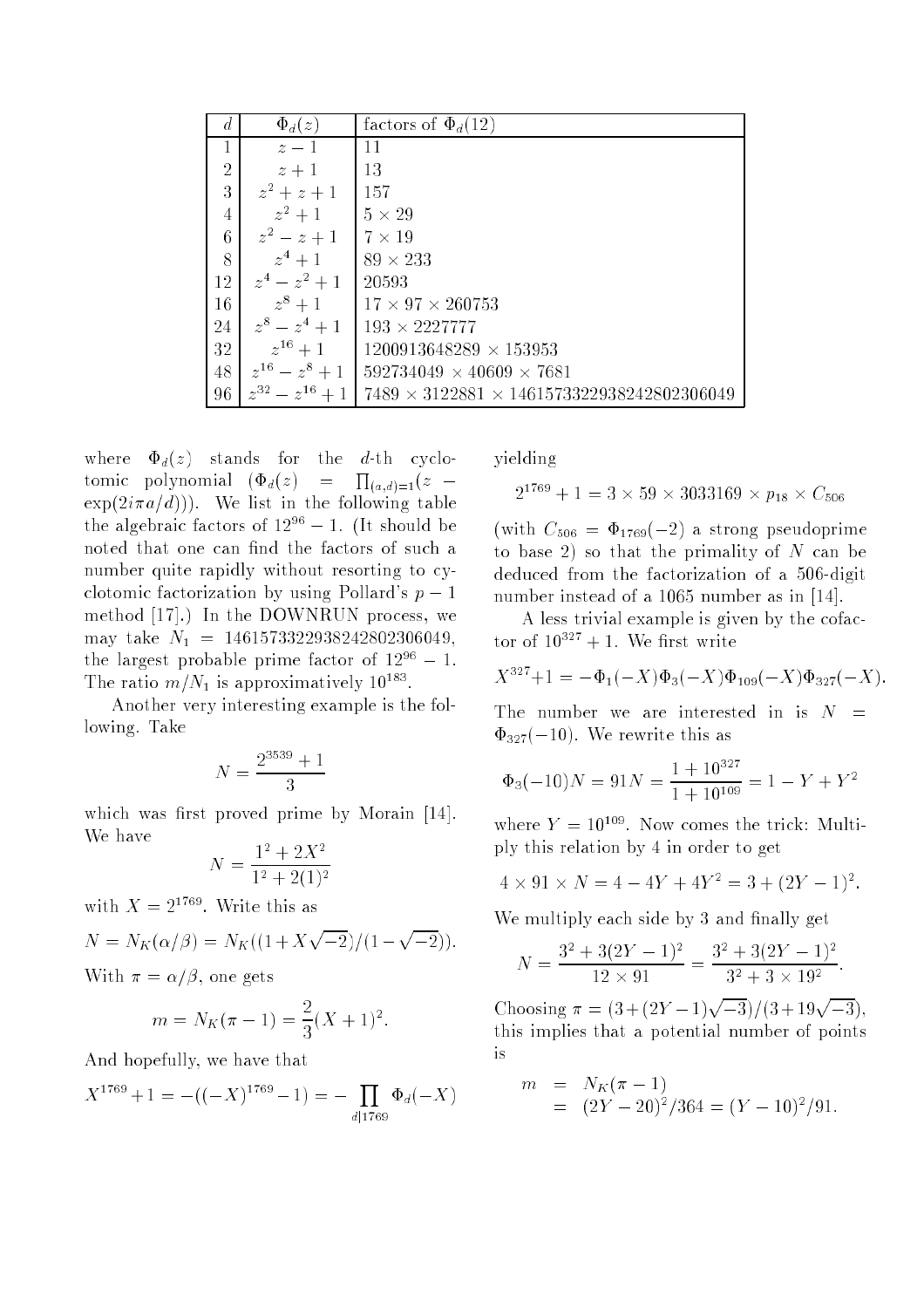#### 3.2.2 Comments

We can hope that this situation occurs whenever we try to prove the primality of (a factor of) a number of the form  $b^n + 1$  with  $b \in$  $\{2, 3, 5, 6, 7, 10, 11, 12\}$  and particularly numbers of the form  $(b^{2k+1} + 1)/(b + 1)$ . If  $b \in$ f2; 3; 7; 11; 12g, the eld Q(  $\sqrt{-b}$  has unique factorization and the preceding tricks might work. For other values, we can have some luck as demonstrated by our last numerical example.

Note also that if  $N = (b^{2k+1} + 1)/(b + 1)$ , one has

$$
N - 1 = \frac{b(b^k - 1)(b^k + 1)}{b + 1}
$$

and a potential m is:

$$
m = \frac{(b^k \pm 1)^2 b}{b+1}
$$

:

ECPP does not give a faster primality proof than the use of one of the refined version of the  $N-1$  test, which needs the factorisation of  $N-1$  up to  $\sqrt{N}$  (see [5]). Similar remarks can be made concerning the  $N + 1$  test.

These numbers illustrate the need for a robust factorization routine for ECPP. As a matter of fact, the program must take into account the miraculous phenomena described above.

### 4 Conclusion

We have seen that there are potentially many easy numbers for ECPP. In particular, many Cunningham numbers are easy. This strengthens the idea that these numbers are not random numbers with respect to primality proving. Primality proving algorithms should be run on more random numbers, such as partition numbers [12] or numbers built up from the decimal representation of  $\pi$  (see [2]).

Acknowledgments. We wish to thank S. S. Wagstaff for providing us with the list of probable primes cited above; V. Menissier, P. Dumas and M. Golin for reading earlier versions of the manuscript.

### References

- [1] L. M. Adleman, C. Pomerance, and R. S. Rumely. On distinguishing prime numbers from composite numbers. Annals of Math.  $117$  (1983), 173-206.
- [2] A. O. L. Atkin and F. Morain. Elliptic curves and primality proving. Research Report 1256, INRIA, Juin 1990. Submitted to Math. Comp.
- [3] A. O. L. ATKIN AND F. MORAIN. Finding suitable curves for the elliptic curve method of factorization. To appear in Mathematics of Computation. Also available as INRIA Research Report no 1547, March 1991.
- [4] W. BOSMA. Primality testing using elliptic curves. Tech. Rep. 85-12, Math. Instituut, Universiteit van Amsterdam, 1985.
- [5] J. Brillhart, D. H. Lehmer, and J. L. SELFRIDGE. New primality criteria and factorizations of  $2^m \pm 1$ . Math. Comp.  $29, 130$  (1975), 620–647.
- [6] J. Brillhart, D. H. Lehmer, J. L. Selfridge, B. Tuckerman, and S. S. WAGSTAFF, JR. Factorizations of  $b^n \pm 1, b = 2, 3, 5, 6, 7, 10, 11, 12$  up to high powers, 2 ed. No. 22 in Contemporary Mathematics. AMS, 1988.
- [7] D. V. Chudnovsky and G. V. Chudnovsky. Sequences of numbers generated by addition in formal groups and new primality and factorization tests. Advances in Applied Mathematics  $\gamma$  (1986), 385-434.
- [8] H. Cohen and A. K. Lenstra. Implementation of a new primality test. Math. Comp.  $48, 177$  (1987), 103-121.
- [9] H. Cohen and H. W. Lenstra, Jr. Primality testing and Jacobi sums. Math. *Comp.* 42, 165 (1984), 297-330.